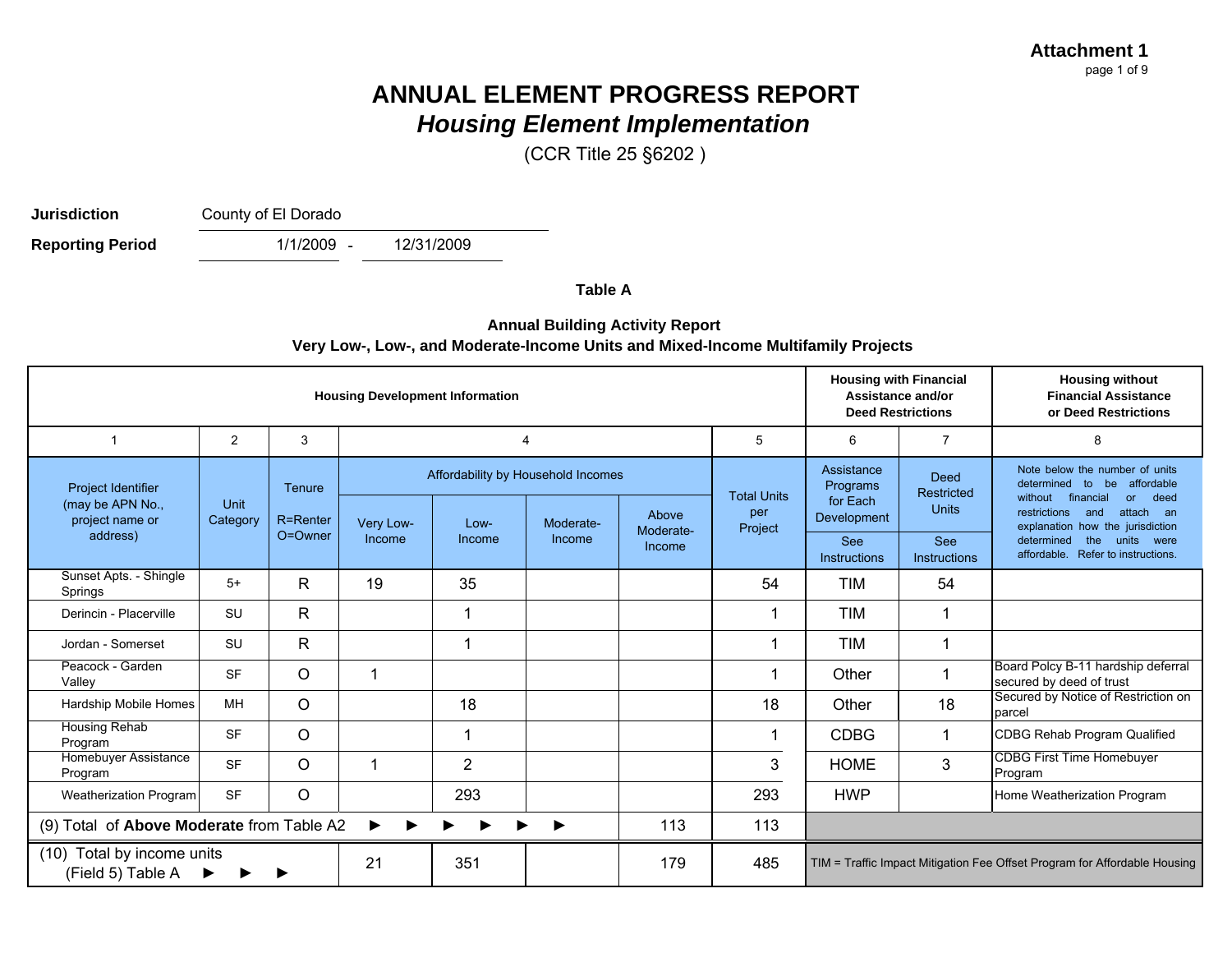(CCR Title 25 §6202 )

**Jurisdiction**County of El Dorado

**Reporting Period** 

1/1/2009 -12/31/2009

### **Table A2**

### **Annual building Activity Report Summary for Above Moderate-Income Units (not including those units reported on Table A)**

|                                                     | <b>Single Family</b> | 2 - 4 Units | 5+ Units | <b>Second Unit</b> | <b>Mobile Homes</b> | Total |
|-----------------------------------------------------|----------------------|-------------|----------|--------------------|---------------------|-------|
| No. of Units Permitted for<br><b>Above Moderate</b> | 103                  |             |          | 10                 |                     | 113   |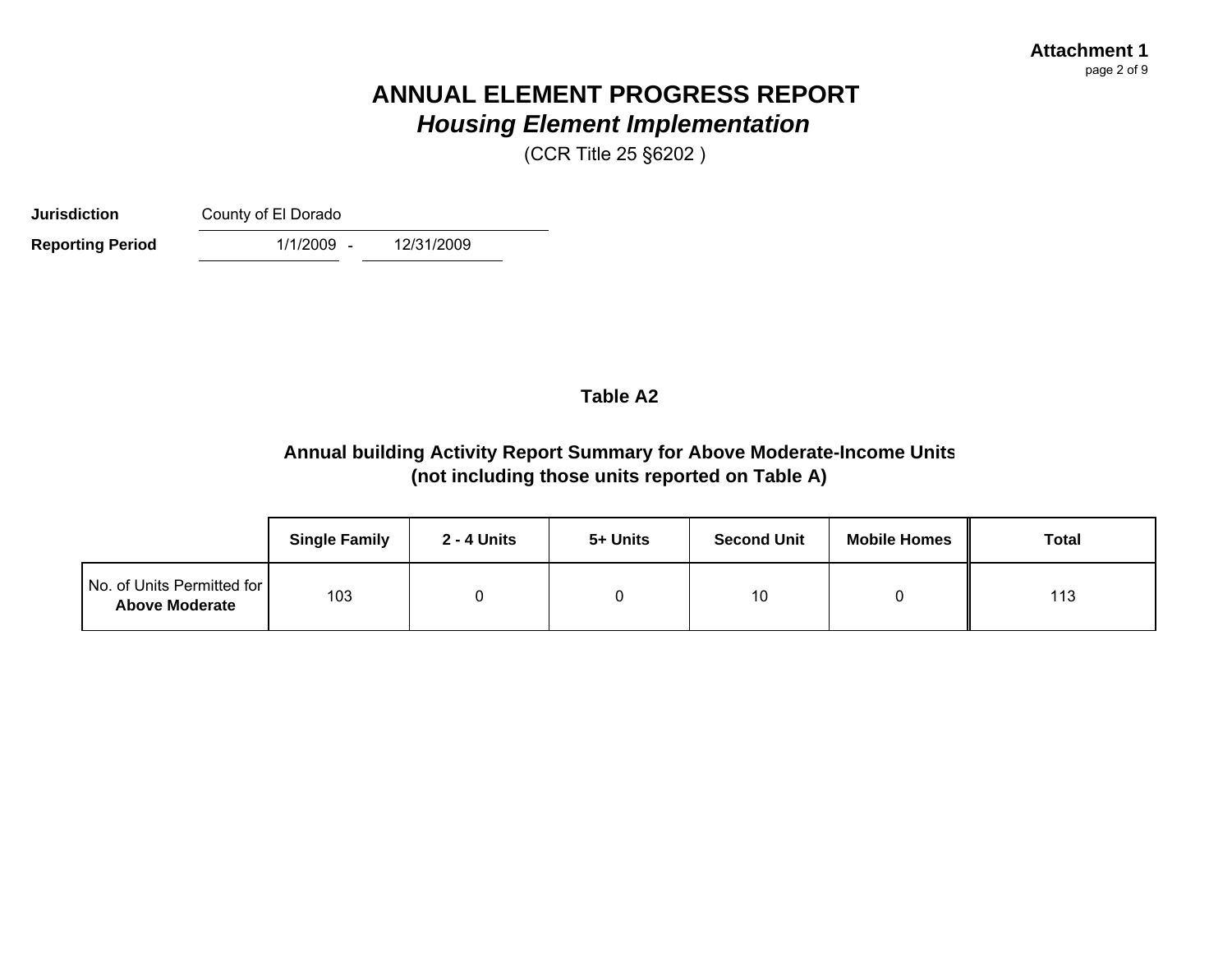(CCR Title 25 §6202 )

**Jurisdiction**

County of El Dorado

12/31/2009

1/1/2009 -**Reporting Period** 

### **Table B**

### **Regional Housing Needs Allocation Progress**

#### **Permitted Units Issued by Affordability**

| Enter Calendar Year starting with the first year of<br>the RHNA allocation period. See Example.<br><b>RHNA</b><br><b>Income Level</b><br>Allocation by<br>Income Level |                                           |       | 2006-07 | 2008           | 2009         | 2010                   | 2011      | 2012      | 2013      |           | <b>Total Units</b> | Total                  |                                   |
|------------------------------------------------------------------------------------------------------------------------------------------------------------------------|-------------------------------------------|-------|---------|----------------|--------------|------------------------|-----------|-----------|-----------|-----------|--------------------|------------------------|-----------------------------------|
|                                                                                                                                                                        |                                           |       | Year    | Year<br>2      | Year<br>3    | Year<br>$\overline{4}$ | Year<br>5 | Year<br>6 | Year<br>7 | Year<br>8 | Year<br>9          | to Date<br>(all years) | Remaining RHNA<br>by Income Level |
| Very Low                                                                                                                                                               | Deed<br>Restricted                        | 2,413 |         | 103            |              | 21                     |           |           |           |           |                    | 124                    |                                   |
|                                                                                                                                                                        | Non-deed<br>restricted                    |       |         |                | $\mathbf{1}$ |                        |           |           |           |           |                    | $\mathbf 1$            | 2,289                             |
| Low                                                                                                                                                                    | Deed<br>Restricted                        | 1,596 |         |                | 9            | 58                     |           |           |           |           |                    | 67                     | 1,529                             |
|                                                                                                                                                                        | Non-deed<br>restricted                    |       |         |                |              | 293                    |           |           |           |           |                    | 293                    |                                   |
|                                                                                                                                                                        | Deed<br>Restricted                        | 1,512 |         | $\overline{2}$ | 11           |                        |           |           |           |           |                    | 13                     |                                   |
| Moderate                                                                                                                                                               | Non-deed<br>restricted                    |       |         |                |              |                        |           |           |           |           |                    |                        | 1,499                             |
|                                                                                                                                                                        | Above Moderate                            | 2,523 |         | 1,297          | 351          | 179                    |           |           |           |           |                    | 1,827                  | 696                               |
| Total RHNA by COG.                                                                                                                                                     | Enter allocation number:                  | 8,044 |         |                |              |                        |           |           |           |           |                    | 2,325                  |                                   |
| Total Units $\rightarrow$ $\rightarrow$ $\rightarrow$                                                                                                                  |                                           |       | 1,402   | 372            | 551          |                        |           |           |           |           |                    | 6,013                  |                                   |
|                                                                                                                                                                        | Remaining Need for RHNA Period ▶ ▶ ▶<br>▸ |       |         |                |              |                        |           |           |           |           |                    |                        |                                   |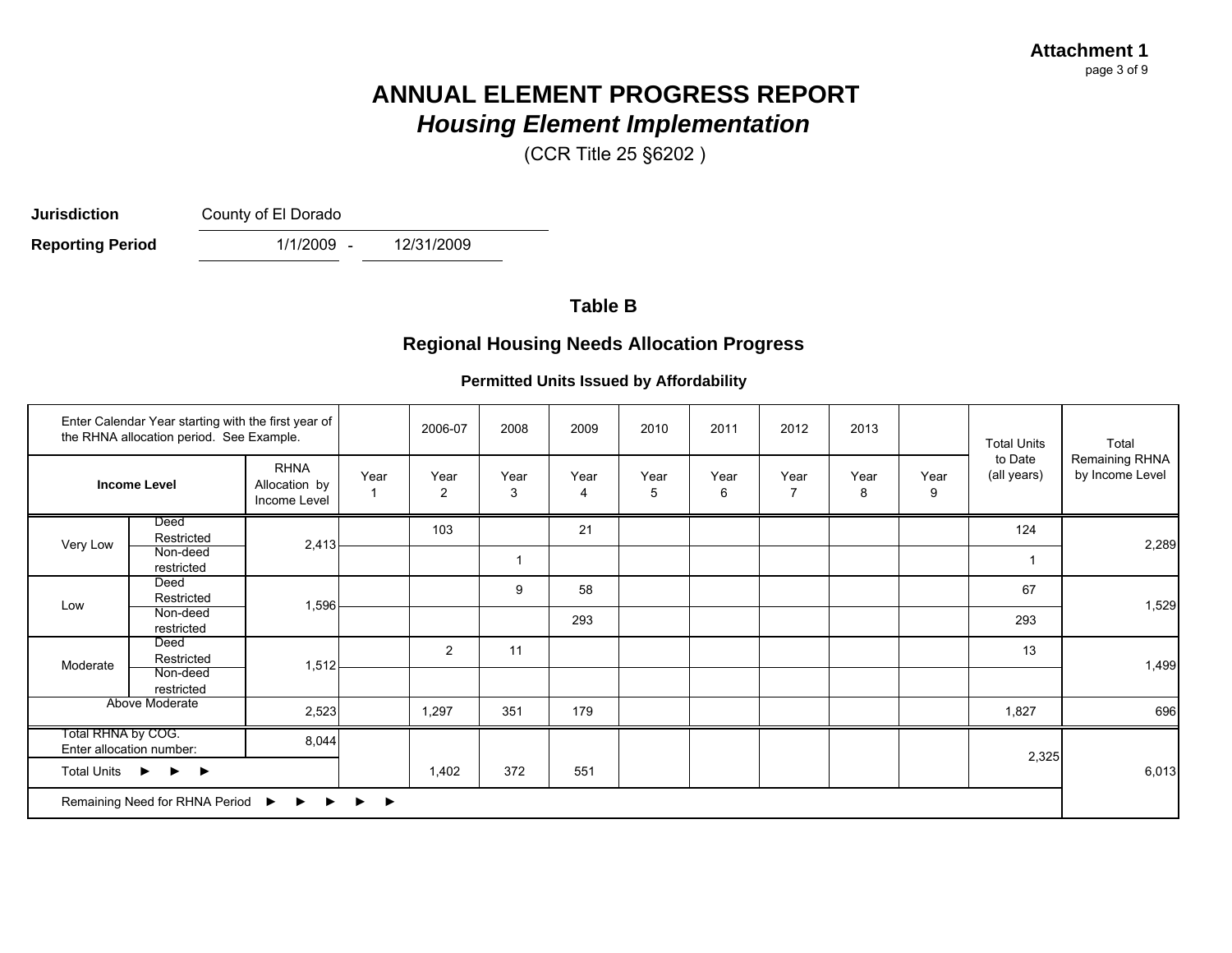(CCR Title 25 §6202 )

**Jurisdiction**

County of El Dorado

1/1/2009 - 12/31/2009 **Reporting Period** 

**Table C**

### **Program Implementation Status**

| <b>Program Description</b><br>(By Housing Element Program Names) |                                                                              | Housing Programs Progress Report - Government Code Section 65583.<br>Describe progress of all programs including progress in removing regulatory barriers as identified in Housing<br>Element. |                              |                                                                                        |  |  |
|------------------------------------------------------------------|------------------------------------------------------------------------------|------------------------------------------------------------------------------------------------------------------------------------------------------------------------------------------------|------------------------------|----------------------------------------------------------------------------------------|--|--|
|                                                                  | Name of Program (Measure HO-#)                                               | Objective                                                                                                                                                                                      | <b>Deadline</b><br>in $H.E.$ | <b>Status of Program Implementation</b>                                                |  |  |
|                                                                  |                                                                              |                                                                                                                                                                                                |                              |                                                                                        |  |  |
|                                                                  | Review land use patterns                                                     | Identify areas for future housing                                                                                                                                                              | Ongoing                      | Ongoing                                                                                |  |  |
| $\overline{2}$                                                   | Review adequate sites for affordable<br>Housing                              | Identify areas for future affordable<br>housing without need to fund major<br>infrastructure                                                                                                   | One Year                     | Completed and ongoing                                                                  |  |  |
| 3                                                                | Review and update Capital<br>Improvement Program                             | Revised facility plans; extension of<br>services to underserved areas of the<br>County.                                                                                                        | Annually                     | Annual review and update of CIP                                                        |  |  |
| 4                                                                | Develop incentive based policy for<br>affordable housing development         | Provide incentives to encourage<br>development of affordable housing                                                                                                                           | <b>Two Years</b>             | In progress                                                                            |  |  |
| 5                                                                | Track and record 2nd dwelling units<br>and hardship mobile homes             | Ensure opportunities to access<br>affordable housing                                                                                                                                           | One Year                     | County is tracking permits issued and developing a<br>system to certify annual income. |  |  |
| 6                                                                | Amend Zoning Ordinance and Design<br>and Improvement Standards Manual        | Provide more flexibility for affordable<br>housing                                                                                                                                             | One Year                     | In progress                                                                            |  |  |
| 17                                                               | Adopt Density Bonus Ordinance for<br>Affordable Housing                      | Promote benefits of program to<br>development community                                                                                                                                        | One Year                     | Completed March 2009                                                                   |  |  |
| 18                                                               | Work with Tahoe Regional Planning<br>Agency (TRPA) on Tahoe Regional<br>Plan | Facilitate the construction of more<br>affordable and workforce housing                                                                                                                        | Ongoing                      | In progress                                                                            |  |  |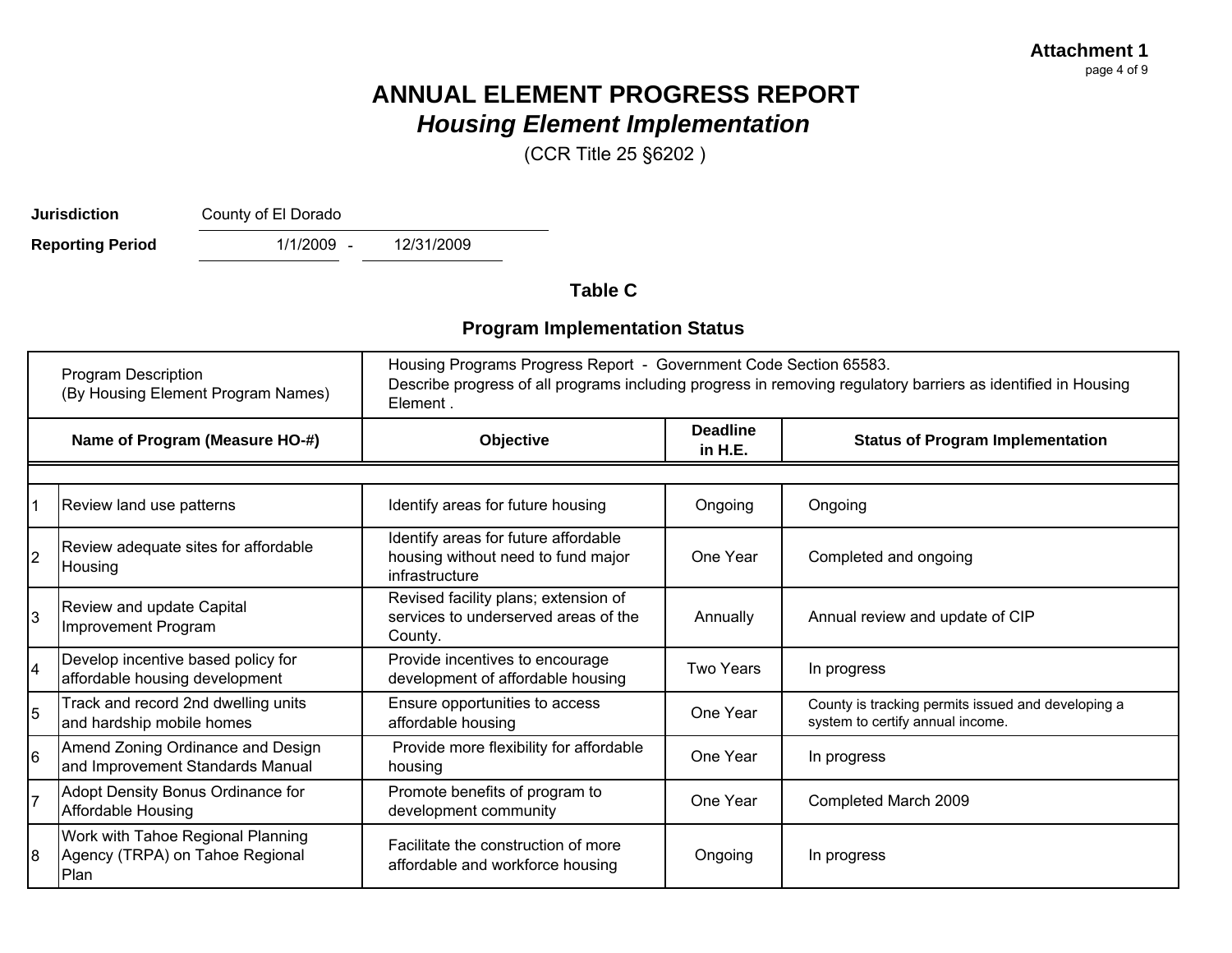**Attachment 1** page 5 of 9

## **ANNUAL ELEMENT PROGRESS REPORT** *Housing Element Implementation*

|    | <b>Jurisdiction</b><br>County of El Dorado                       |                                                                                                                                                                       |                    |                                                                                                       |
|----|------------------------------------------------------------------|-----------------------------------------------------------------------------------------------------------------------------------------------------------------------|--------------------|-------------------------------------------------------------------------------------------------------|
|    | 1/1/2009 -<br><b>Reporting Period</b>                            | 12/31/2009                                                                                                                                                            |                    |                                                                                                       |
| 9  | <b>Establish a Housing Trust Fund</b>                            | Establish flexible, locally controlled<br>source of funds dedicated to<br>meeting local affordable housing<br>needs for low income households                         | <b>Two Years</b>   | Draft policy is being reviewed by County Counsel                                                      |
| 10 | Review residential development<br>processing procedures annually | Identify additional opportunities to<br>further streamline the procedures<br>for affordable housing projects while<br>maintaining adequate levels of<br>public review | One Year           | In progress                                                                                           |
|    | 11 Adopt infill ordinance                                        | Assist developers with incentives to<br>addressing barriers to infill<br>development                                                                                  | <b>Two Years</b>   | In progress                                                                                           |
|    | 12   Investigate land banking                                    | Land banking as method to provide<br>sites for affordable housing                                                                                                     | <b>Two Years</b>   | Explored option of including with Housing Trust<br>Fund but opted to treat Lank Banking separately    |
| 13 | Support a legislative platform for<br>affordable housing         | To facilitate the development of<br>affordable housing, especially in the<br><b>Tahoe Basin</b>                                                                       | Ongoing            | In progress                                                                                           |
|    | 14   Interdepartmental working group                             | Ensure cooperation between<br>departments, CAO and Board of<br>Supervisors in the implementation of<br><b>Housing Element</b>                                         | Ongoing            | In progress                                                                                           |
|    | 15 Track workforce housing                                       | Track the approval and status of<br>employee housing, including farm<br>worker housing                                                                                | <b>Three Years</b> | Program to track workforce housing in place.<br>Developing method to study ag worker housing<br>needs |
| 16 | Amend the Planned Development<br>combining zone district         | Provide adequate developer<br>incentives to encourage inclusion of<br>affordable housing                                                                              | One Year           | To be included as part of the Zoning Ordinance<br>Update                                              |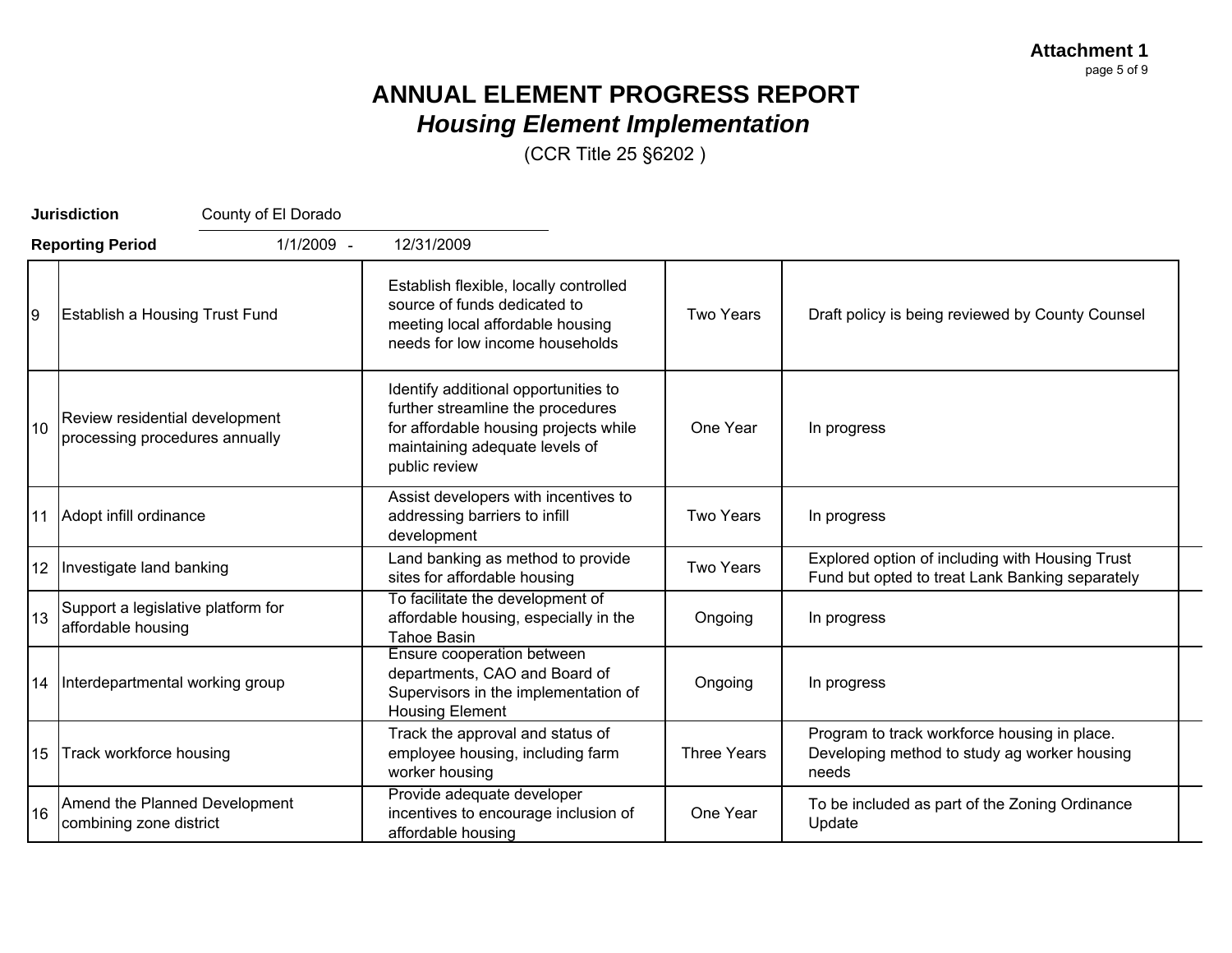**Attachment 1** page 6 of 9

### **ANNUAL ELEMENT PROGRESS REPORT** *Housing Element Implementation*

|    | County of El Dorado<br><b>Jurisdiction</b>               |                                                                                                                                                                                                         |                  |                                                                                   |
|----|----------------------------------------------------------|---------------------------------------------------------------------------------------------------------------------------------------------------------------------------------------------------------|------------------|-----------------------------------------------------------------------------------|
|    | 1/1/2009 -<br><b>Reporting Period</b>                    | 12/31/2009                                                                                                                                                                                              |                  |                                                                                   |
| 17 | Implement First Time Homebuyer<br>program                | Continue to apply for funding in<br>support of a first-time homebuyers<br>program.                                                                                                                      | Ongoing          | Program in place with HOME and program<br>income funding                          |
| 18 | Implement Housing Rehabilitation<br>program through CDBG | Apply for funds in support of housing<br>rehab and weatherization programs<br>for low income households                                                                                                 | Ongoing          | CDBG and revolving loan program                                                   |
|    | 19 Housing Choice Voucher Program                        | Continue to administer HCV<br>program (Section 8)                                                                                                                                                       | Ongoing          | Ongoing                                                                           |
| 20 | Adopt Mobile Home Park Conversion<br><b>lordinance</b>   | Adopt measures to encourage<br>retention of mobile home and<br>manufactured home housing, aid in<br>relocation, and provide<br>compensation to owners and<br>residents.                                 | <b>Two Years</b> | Draft policy completed and under review                                           |
| 21 | Continue Code Enforcement efforts                        | Work with property owners to<br>preserve the existing housing stock                                                                                                                                     | Ongoing          | Departments working together for preservation<br>through available rehab programs |
| 22 | Update list of subsidized dwellings                      | Track units subsidized by<br>government funding or affordable<br>housing developed through local<br>regulations or incentives by income<br>category as identified in the regional<br>housing allocation | Annually         | Completed and ongoing                                                             |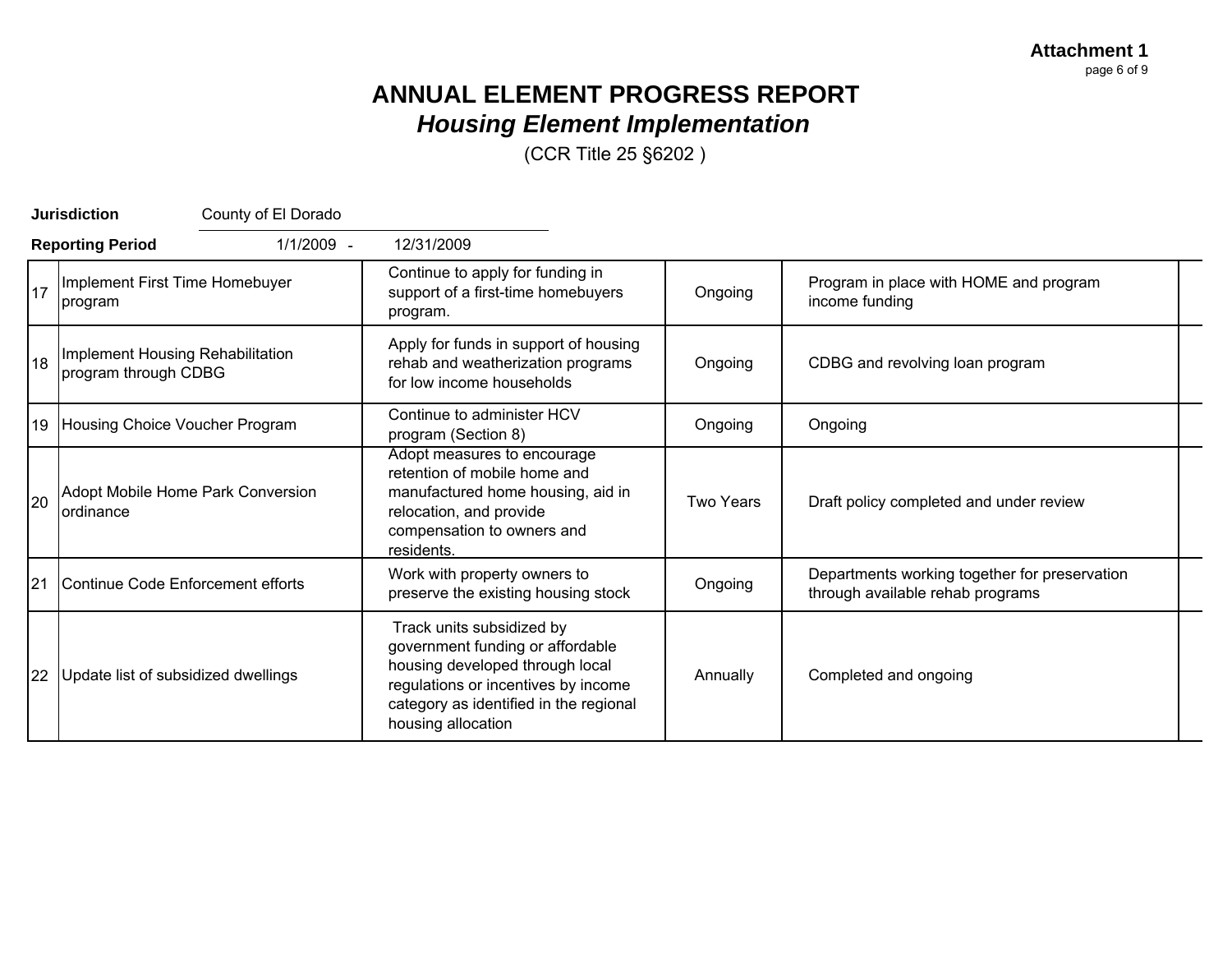| <b>Jurisdiction</b>     |                                                                | County of El Dorado                                                                                                              |                                                                                                                                                                                                                                                                                                                       |                    |                                                                                       |
|-------------------------|----------------------------------------------------------------|----------------------------------------------------------------------------------------------------------------------------------|-----------------------------------------------------------------------------------------------------------------------------------------------------------------------------------------------------------------------------------------------------------------------------------------------------------------------|--------------------|---------------------------------------------------------------------------------------|
| <b>Reporting Period</b> |                                                                | 1/1/2009 -                                                                                                                       | 12/31/2009                                                                                                                                                                                                                                                                                                            |                    |                                                                                       |
|                         | to the development of housing for<br>persons with disabilities | Review the Zoning Ordinance, policies,<br>practices, and building codes to identify<br>23 provisions that could pose constraints | Adopt an ordinance, pursuant to the<br>Fair Housing Amendments Act of<br>1988, to establish a process for<br>making requests for reasonable<br>accommodations to land use and<br>zoning decisions and procedures<br>regulating the siting, funding,<br>development and use of housing for<br>people with disabilities | <b>Three Years</b> | In progress                                                                           |
| 24                      | Community education on<br>homelessness                         |                                                                                                                                  | Continue working with community<br>and local organizations o build upon<br>Continuum of Care Strategy and<br>develop 10 year plan to end<br>homelessness.                                                                                                                                                             | Ongoing            | HIMS grant awarded and in progress. Continuum<br>of Care Strategy updated April 2009. |
| 25                      | transitional housing, etc. by right                            | Define zoning for emergency shelters,                                                                                            | As part of the Zoning Ordinance<br>update, clearly define zone districts<br>within which emergency shelters or<br>transitional housing may be<br>established by right                                                                                                                                                 | One Year           | Completed                                                                             |
|                         | Improve energy and water use<br>construction                   | 26 efficiency in existing homes and new                                                                                          | Support of the Environmental Vision<br>for El Dorado County, Resolution 29-<br>2008 for positive environmental<br>change                                                                                                                                                                                              | One Year           | Energy & Weatherization Program in place.                                             |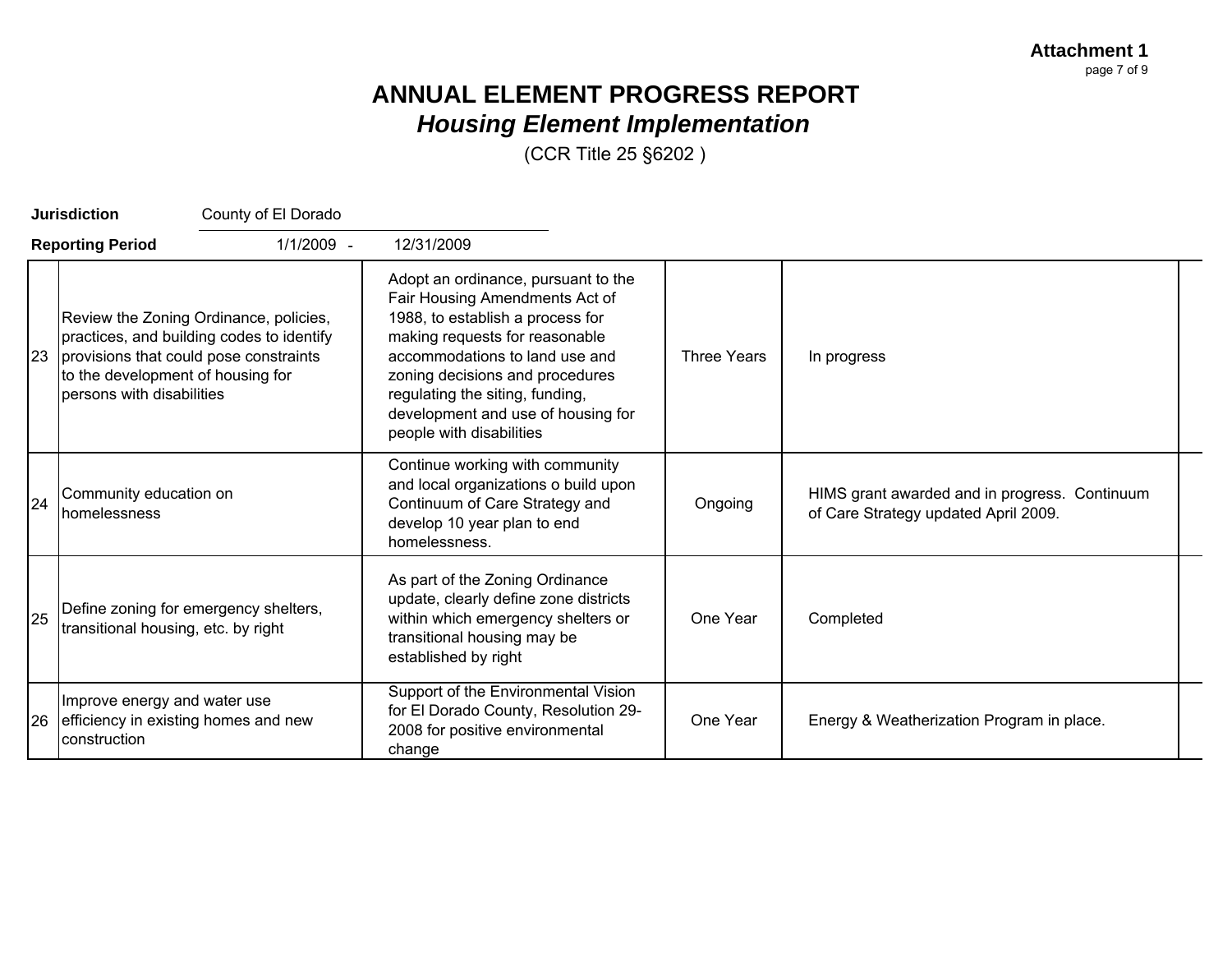**Attachment 1** page 8 of 9

## **ANNUAL ELEMENT PROGRESS REPORT** *Housing Element Implementation*

|    | <b>Jurisdiction</b><br>County of El Dorado                     |                                                                                                                                                                                                                     |          |                                                                                                                                                                                                                                                                                                   |
|----|----------------------------------------------------------------|---------------------------------------------------------------------------------------------------------------------------------------------------------------------------------------------------------------------|----------|---------------------------------------------------------------------------------------------------------------------------------------------------------------------------------------------------------------------------------------------------------------------------------------------------|
|    | 1/1/2009 -<br><b>Reporting Period</b>                          | 12/31/2009                                                                                                                                                                                                          |          |                                                                                                                                                                                                                                                                                                   |
| 27 | <b>Permit Mixed Use Development</b>                            | Amend Zoning Ordinance to permit<br>mixed use development within<br>Commercial zones by right, subject<br>to standards that encourages<br>compact urban form, access to non-<br>auto transit, and energy efficiency | One Year | Initial MUD policy approved by Board of<br>Supervisors April 2009. Next phase of policy<br>development in progress with the help of<br>community stakeholders.                                                                                                                                    |
| 28 | Agricultural employee housing                                  | As part of the Zoning Ordinance<br>update, comply with Health and<br>Safety Code Section 17021.6 and<br>encourage ag employee housing                                                                               | One Year | In progress                                                                                                                                                                                                                                                                                       |
| 29 | Continue Housing Rehab Loan program                            | Continue to make rehabilitation<br>loans to qualifying very low and low<br>income households                                                                                                                        | Ongoing  | Ongoing                                                                                                                                                                                                                                                                                           |
| 30 | Economic analysis for all 50+ unit<br>residential developments | Ensure that appropriate public<br>services and facilities fees are<br>levied to provide public facilities and<br>services to the project                                                                            | One Year | Model study for analysis of potential fiscal impacts<br>has been initiated. Evaluation of a funding<br>program for economic analysis of affordable<br>housing projects will be initiated within one year of<br>Housing Element adoption. Analysis of individual<br>projects is ongoing as needed. |
| 31 | Update TIM Fee Program                                         | Analyze anticipated lower trip<br>generation and traffic benefits of a<br>variety of housing types.                                                                                                                 | Annually | In progress. Continue to offer offset program for<br>qualifed affordable housing units.                                                                                                                                                                                                           |